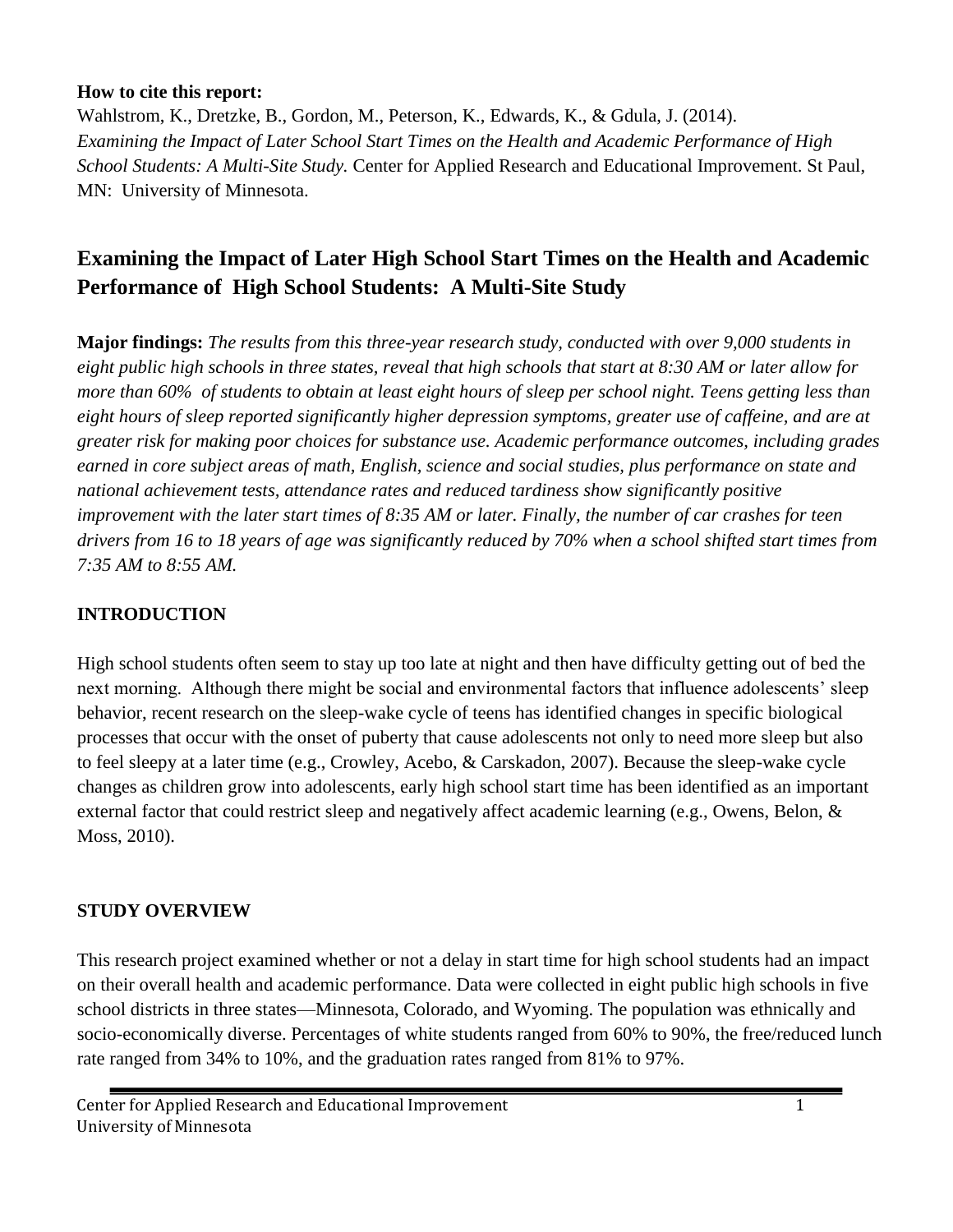The research study consisted of three parts. Part 1 of the study involved collecting survey data from over 9,000 students across eight high schools in five school districts. Students were individually surveyed about their daily activities, substance use, and sleep habits. We examined various health factors post-start time delay, plus we compared them with national average data from other studies. In Part 2 of the study, we collected data regarding students' academic performance, such as grades earned, attendance, tardiness, and performance on state and national tests. We also examined car crash data for the communities involved in this project. Part 3 of the research included an examination of the processes by which local school districts made the decision to change to a later start time. Interviews with key players who were active participants in the discussions and in the decisions for each of the five districts identified both the barriers and facilitative aspects in making such a policy change.

# **Overview of Factors Related to Sleep in Adolescence**

While all of the benefits of sleep are not yet clear, the fact that all animals do sleep indicates its importance (Tononi & Cirelli, 2013; Tononi & Cirelli, 2005). Sleep appears to help with the encoding of memories and learning (Carskadon, 2011a; Payne, 2011; Tononi & Cirelli, 2013; Tononi & Cirelli, 2006), ability to pay attention (Beebe, 2011; Beebe, Rose, & Amin, 2010), emotional regulation (Dahl, 1999) and other health benefits such as lower prevalence of mood disorders (Harvey, Alfano & Clarke, in press). Additionally, evidence of higher sleep amounts in younger animals suggests that sleep plays an important role during the maturational process (Dahl, 1999). Given that adolescence is a time of great biological change, it is necessary to consider the importance of getting enough sleep in this developmental period.

Although many believe that the amount of sleep needed decreases as a child enters adolescence, research has shown that adolescents still need the same amount of sleep or more (Carskadon, 2013; Carskadon, Acebo, & Jenni, 2004). While an estimated 9 hours 20 minutes may be ideal for adolescents (Carskadon, 2013), results from many studies have found that, on average, adolescents report sleeping less than 8 hours on school nights (Carskadon, 2011b; Carskadon, Wolfson, Acebo, Tzischinsky, & Seifer, 1998; Dexter, 2003; Eliasson, Eliasson, King, Gould, & Eliasson, 2002; National Sleep Foundation, 2006; Wahlstrom, 2002). While students tend to report longer amounts of sleep on weekends, typically believed to be due to attempting to "catch up" from inadequate sleep during the school week, there are still detrimental effects due to the insufficient sleep on school nights (Andrade, Benedito-Silva, Domenice, Arnhold & Menna-Barreto, 1993; Dahl & Lewin, 2002; Wahlstrom, 2002). Given the negative effects, it is important to consider why adolescents tend to be sleep deprived.

# **Factors Influencing Amount of Sleep**

Adolescence brings changes in a child's life due to a number of biological changes and psychosocial factors. Not only are children going through puberty, they are also experiencing more independence through choice of after school activities, driving, after school jobs, and other responsibilities, as well as more peer influence on their thoughts and behavior.

**Biological changes**. Aside from physiological changes associated with puberty, changes in natural sleep time preference occurs in adolescence (Crowley, Acebo, & Carskadon, 2007; Hagenauer, Perryman, Lee, & Carskadon, 2009). As children reach more advanced stages of physical puberty, the changes in the sleep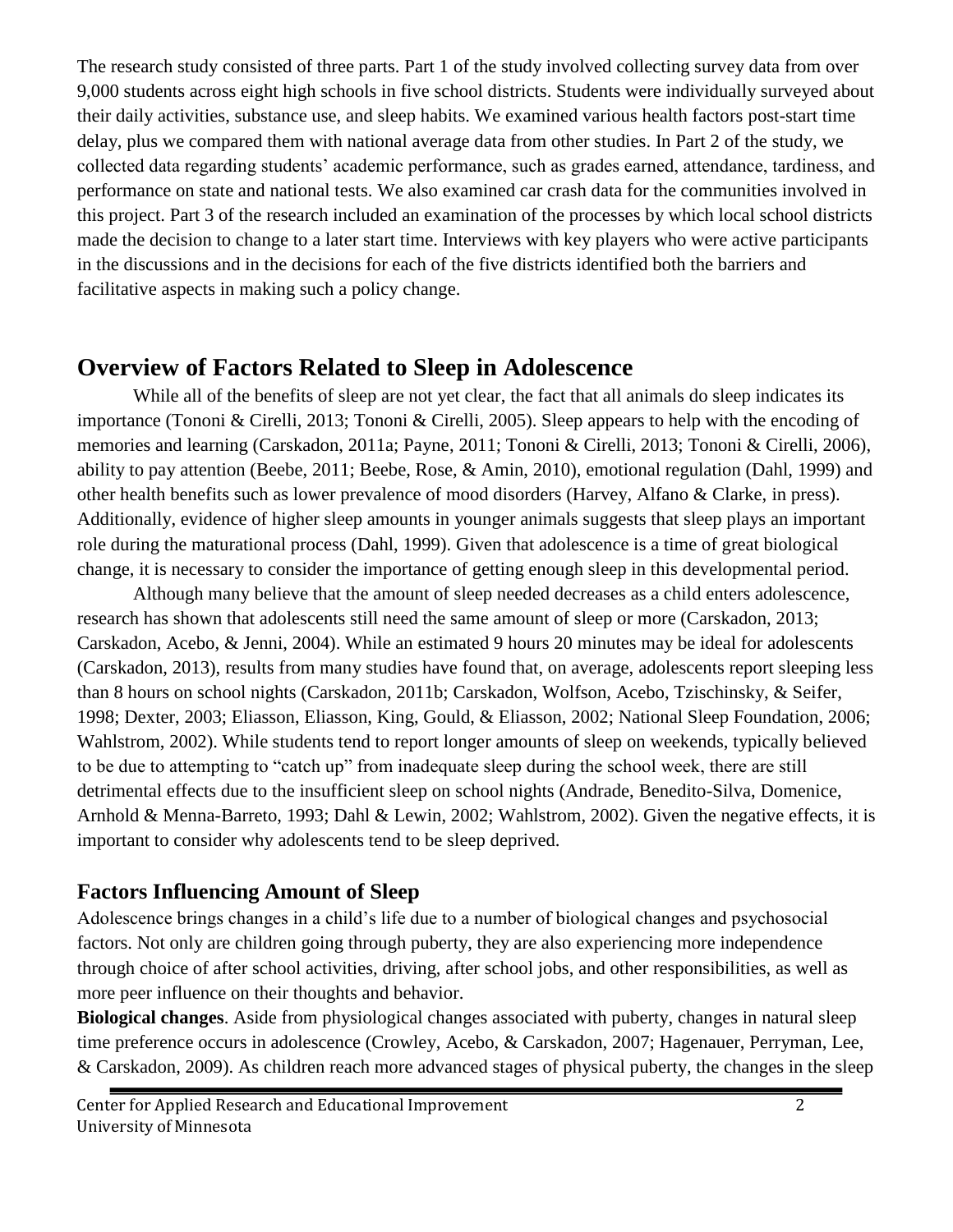patterns become more pronounced (Carsdakon, 1999). Sleep patterns are influenced by two competing, yet compatible processes known as the circadian rhythm (Process C) and homeostasis (Process S) (Crowley, Acebo, & Carskadon, 2007; Hagenauer, Perryman, Lee, & Carskadon, 2009).

Process S can be thought of as a measure of sleep pressure. That is, when one has been awake for a while, the pressure to sleep becomes greater; however, if one has been sleeping for some time, the pressure to sleep lessens. Process C, on the other hand, can be thought of more as a biological clock that lets us know when sleep should occur. This feeling of when sleep should occur is related to when the body is exposed to light as well as when secretion of a chemical known as melatonin occurs. As children mature, the timing of melatonin secretion becomes later in the evening (Tarokh & Carskadon, 2009), known as a phase delay. It has been shown that the pressure to fall asleep tends to become lower as a child enters adolescence (Carskadon, Acebo, & Jenni, 2004; Carskadon, 2011b). This, in combination with the natural phase delay in the circadian rhythm can help to explain why sleeping patterns change with puberty. This phase delay has been seen in other types of mammals at puberty, which provides further evidence of the shift in circadian phase seen in humans being purely biological (Hagenauer et al., 2009). However, the reason adolescents tend to have insufficient sleep is not solely due to their body's natural changes, but also due to an interaction with societal expectations and norms.

**Societal expectations.** One of the most commonly cited and researched societal factors influencing adolescent sleep is that of school start times. In the United States in particular, as students get older, school start times tend to be earlier (Wolfson & Carskadon, 2005). However, this pattern of earlier morning obligations is in direct opposition to the students' natural sleep patterns. It has repeatedly been shown that when middle or high school start times are pushed later, students still tend to go to bed about the same time, but, due to waking up later, increase their sleep (Carskadon et al., 1998; Vedaa, Saxvig & Wilhelmsen-Langeland, Wahlstrom, 2002). While the benefits to later school start times are undeniable regarding amount of sleep students get, there are many other factors which must be considered. When schools change their schedules, transportation to and from school and school activities can be affected in a variety of ways. For instance, many school districts use the same buses to serve multiple schools. If the start times of some schools are delayed, it is possible that the change would force other schools to start earlier in order to allow for all necessary busing to occur. Typically, this would mean that younger students would have to catch the bus at an earlier time, which may mean more time spent waiting in the dark (Wrobel, 1999; Wahlstrom, 2002; Wolfson & Carskadon, 2005). If the younger children are also beginning earlier than the adolescents, this can mean that older children are no longer available for after school care for their younger siblings. A similar problem with parent work schedules and providing transportation and child care could occur with a change in school start times (Wrobel, 1999).

Delaying the start time of schools may affect after school activities, such as sports, because school end times are delayed as well. With sports schedules dependent on other school schedules, more time in the afternoon classes may have to be missed by some students in order to allow them to participate in sports games. The amount of time that students would have available for after school jobs may also become less, which could be problematic for families that rely on adolescent income for everyday living (Wolfson & Carskadon, 2005; Wrobel, 1999). That said, the study by Wahlstrom (2002) found there was no negative impact on after school employment of high school students whose schools shifted to later start times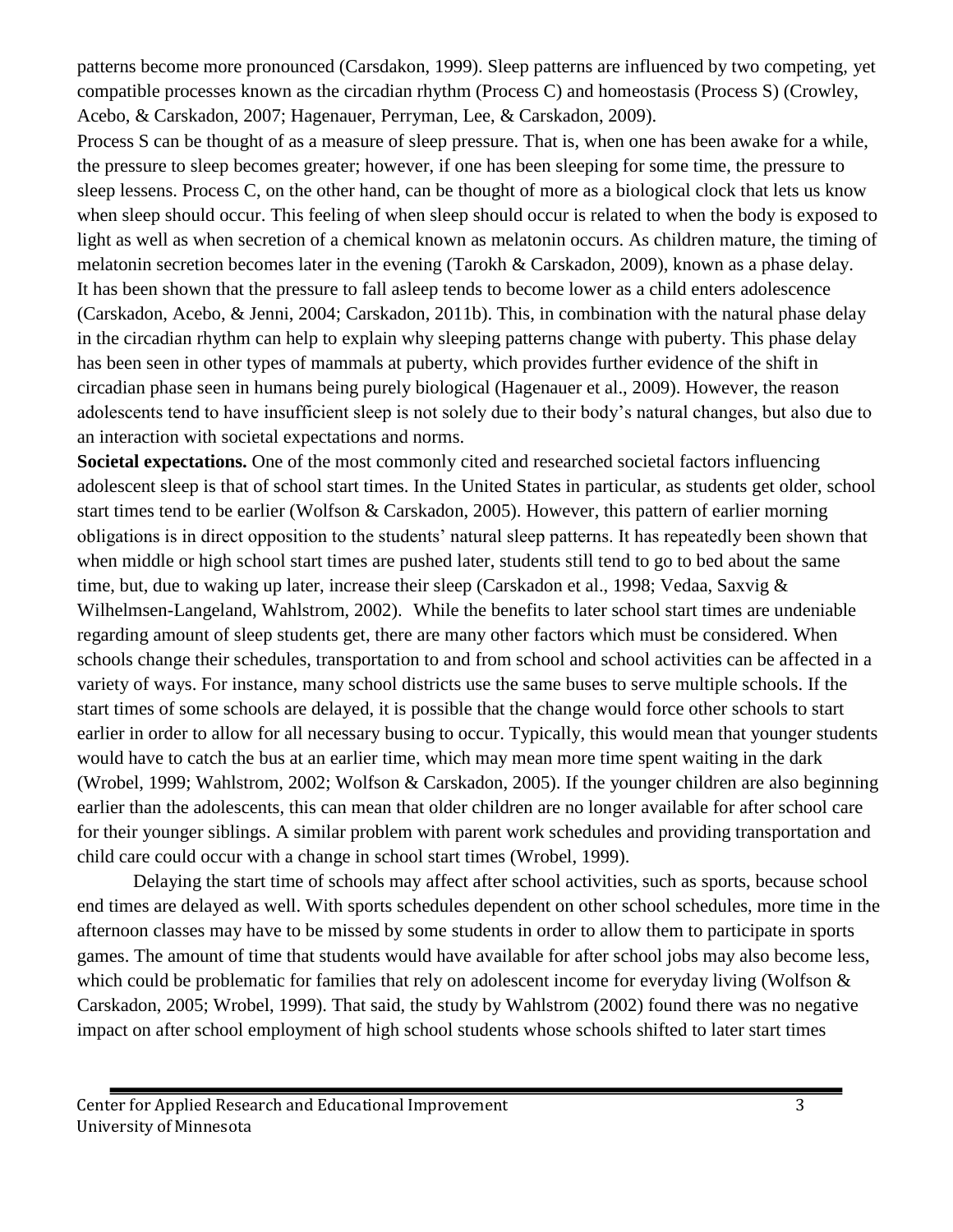because all employers who were interviewed indicated that their need for additional staff did not occur until 4:00 PM or later.

While changing school start times can negatively impact ability to participate in after school activities, the increased need for social activities in adolescence may be related to insufficient sleep as well. Students not only want to participate in social activities, but also must complete daily homework assignments. Some students may sacrifice sleep in order to be able to complete both types of activities. **Use of technology**. In adolescence, there is increased reliance on technology for social interactions as well as increased availability of technology (National Sleep Foundation, 2006). Negative effects of nighttime use of computers or watching TV, such as difficulty falling asleep (Polos et al., 2010; Shochat, Flint-Bretler, & Tzischinsky, 2010), as well as problems with mood, behavior, and cognitive functioning during the day have been reported (Polos et al., 2010). Many students with technology in their bedrooms report frequent awakening at night due to receiving a text, phone call, or email (Harvey et al., in press). **Light exposure**. As mentioned above, the circadian rhythm is influenced in part by exposure to light. This light can either be natural, as from the sun, or artificial, as from electronics such as a computer or TV. Thus, adolescents who report using an electronic device which emits light, in particular blue light, shortly before bed may be artificially affecting their bodies' natural sleep rhythm (Calamaro et al., 2009; Carskadon, 2013). While light exposure in the morning helps adults to awaken more easily, there is some evidence that this facilitating factor is diminished in adolescence (Hansen et al., 2005) while the effect of evening light exposure inhibiting sleep may be enhanced (Carskadon, Acebo, & Jenni, 2004). **Caffeine**. Another known inhibiter of sleep is the consumption of caffeine. Not only is drinking soda prevalent in adolescence, energy drinks high in caffeine content, as well as coffee and tea, are also consumed (Calamaro, Mason, & Ratcliffe, 2009; Ludden & Wolfson, 2009; Pollak & Bright, 2003). Because caffeine is known to reduce sleep pressure, it is no surprise that studies looking at adolescent consumption find that students who have more caffeinated drinks slept less overall (Ludden & Wolfson, 2009; Pollak & Bright, 2003) and tend to have a harder time staying awake at school (Calamaro et al., 2009; Ludden & Wolfson, 2009).

# **Consequences of Not Enough Sleep**

**Mental health and behavioral outcomes**. Sleep problems in childhood are known to be predictive of the development of anxiety and depressive symptoms as the child matures (Beebe, 2011). This negative effect of sleep problems appears to carry on into adolescence, where teens are more likely to have lower selfesteem (Frediksen, Rhodes, Reddy & Way, 2004), have a more negative attitude towards life (Perkinson-Gloor, Lemola, & Grob, 2013), more problems regulating their emotions (Dahl, 1999; Dahl & Lewin, 2002), higher rates of mood disorders (Harvey et al., in press), and thoughts of suicide (Fitzgerald, Messias, & Buysse, 2011).

However, mood disorders such as depression or bipolar disorder are considered to have a bidirectional causal influence with sleep (Harvey et al., in press). That is, people with depression tend to have more sleep problems, but people with more sleep problems also tend to be more likely to be depressed. A bidirectional causal relationship between sleep and suicidality may also exist (Fitzgerald et al., 2011; Gau et al., 2007), revealing the difficulty of interpreting the interaction between sleep, depressive symptoms, and thoughts of suicide.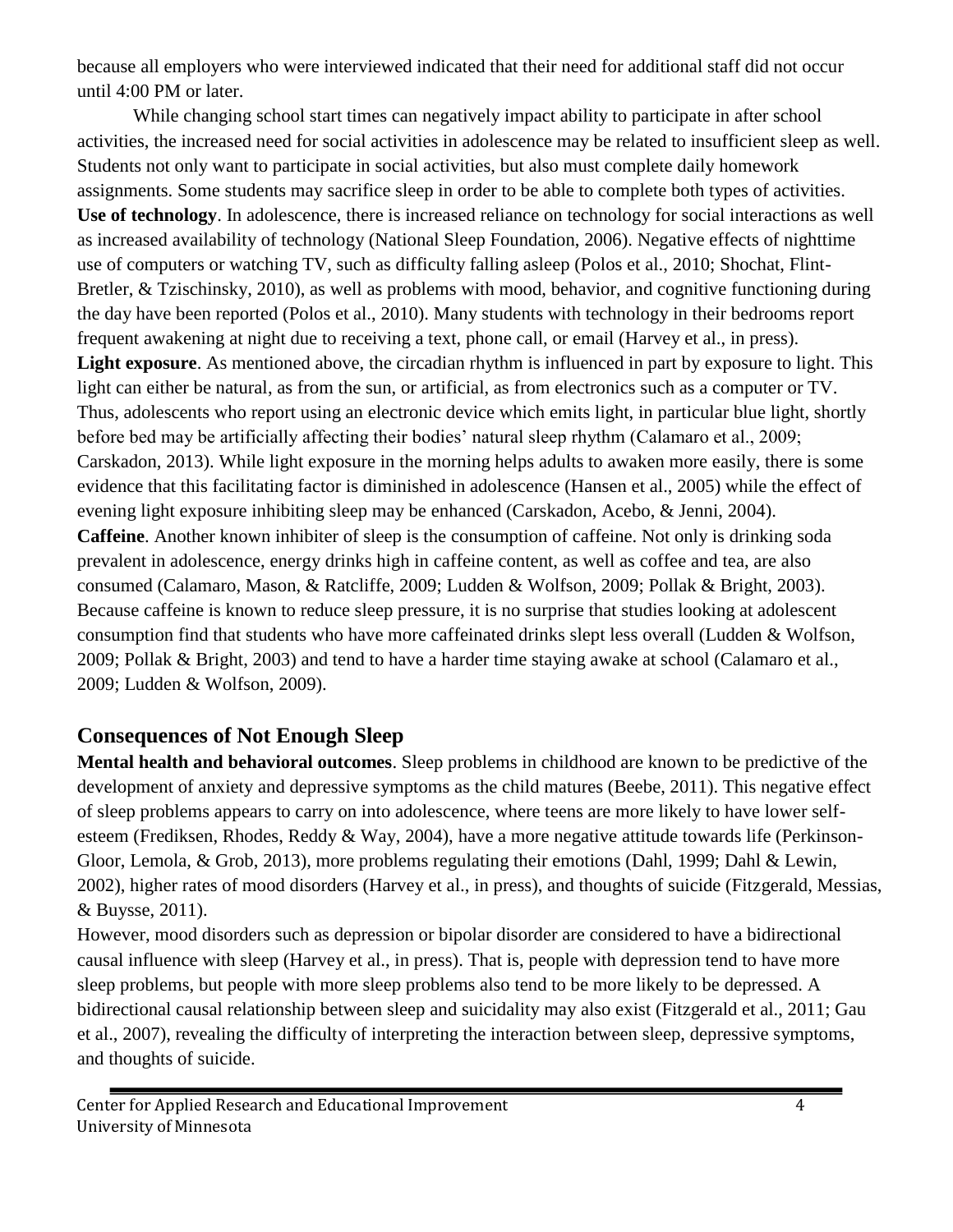**High risk behaviors**. Many people who have mood disorders such as depression also tend to use drugs and alcohol more (Harvey et al., in press). Teens who report having insufficient sleep have been found to be more likely to smoke cigarettes, use marijuana, engage in sexual activity, and drink alcohol (McKnight-Eily et al., 2011; Dahl & Lewin, 2002). Furthermore, older adolescents and college students who are at the late end of the morningness-eveningness continuum are more likely to habitually use drugs and alcohol (Gau et al., 2007; Onyper, Tacher, Gilber, & Gradess, 2012).

**Attention problems.** Ability to focus is important not only for learning of new information, but also for safe completion of activities such as driving. The level of inattentive behavior has been found to be higher for students who have had less sleep (Beebe et al., 2010; Lufi, Tzischinsky, & Hadar, 2011). Additionally, reaction times improve in students who have had more sleep (Lufi et al., 2011; Vedaa et al., 2012). Given that reaction time is an important factor when driving in order to avoid having an accident, it is no surprise that there is a high prevalence of teen automobile accidents.

Lower quality sleep has been shown to be associated with higher prevalence of selfreported accidents among teen drivers (Pizza et al., 2010), as well as lower quantity (Danner & Phillips, 2008). A study that used DMV records of teen automobile accidents found that adolescent automobile accidents occurred at a higher rate in a city which had an earlier high school start time than its neighboring, but demographically similar city (Vorona et al., 2011). Because of the extensive research indicating that students who start school later get more sleep, it may be reasonable to assume that this difference in crash rates is in part due to differences in sleep amounts for teens in the two cities.

**Academics**. While the evidence pertaining to consequences of not enough sleep in adolescents as related to academic outcomes (grades, test scores, attendance) is still emerging, the general consensus of research indicates that good sleep has a positive relationship with academic outcomes for students in middle school all the way through college (Wolfson & Carskadon, 2003; Edwards, 2012; Wahlstrom, 2002; Carrell, Maghakian, & West, 2011). Additionally, if students do not obtain enough sleep before beginning their school day, they will have more difficulty understanding material taught that day and struggle to complete an assignment or test, regardless of the amount of time spent studying (Gillen-O'Neel, Huynh, & Fuligni, 2013).

Studies have shown when school start times are pushed back, an increase in amount of sleep, as well as attendance and decrease in tardies to first period are observed (Drake et al., 2003; Wahlstrom, 2002). While some studies do not report a significant relationship between grade point average (GPA) and amount of sleep (Eliasson et al., 2002; Wahlstrom, 2002; Fredriksen et al., 2004), studies where the variables in the methodology could be adequately controlled do show a relationship between amount of sleep and GPA (Carrell et al., 2011; Perkinson-Gloor et al., 2013). In studies that examined subject areas independently, mathematics grades appear to be more related to amount of sleep obtained than other core courses (Ng, Ng, & Chan, 2009). As with grades, there are inconsistent results in studies that examined changes in test scores related to more sleep, with some reporting a positive effect (Edwards, 2012; Carrell, 2011) and others reporting no effect (Hinrichs, 2012). However, as with the studies looking at grades, those which found significant, positive relationships used stronger and more valid methodology to assess the relationship between sleep and test scores.

It is known that people who consider themselves as "morning people" show their best performance earlier in the day, with performance decreasing as the day continues. On the other hand, evening types tend to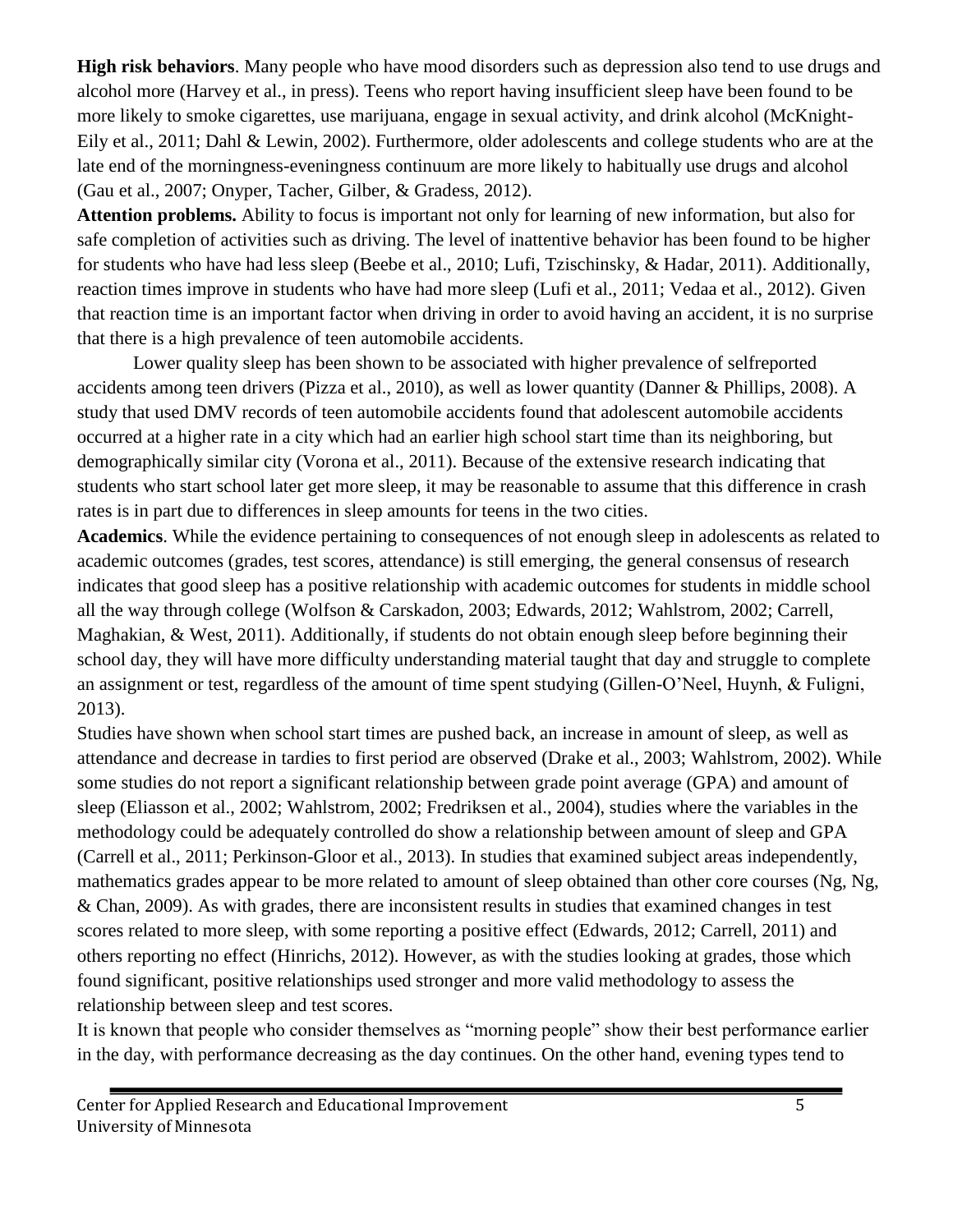show greater performance throughout the day (Anderson et al., 1991). One possible explanation for the lack of academic effects found in some studies is that most adolescents tend to shift towards being evening types (Randler & Frech, 2009) and tend to show optimal performance on tasks later in the day (Hansen et al., 2005; Kirby, Maggi, & D'Angiulli, 2011). Therefore, studies which look at differences in academic tests such as the ACT which are typically given in the morning (e.g., Hinrichs, 2011) may not be controlling for the confounding factor of the time of day that the assessment is given.

To summarize, sleep plays an important role in all aspects of an adolescent's life. Insufficient sleep can be related to attention problems both in and out of school, general cognitive functioning, emotional regulation, mood disorders, engaging in risky behaviors, and academic outcomes. Therefore, it is important that school personnel, parents, and students alike understand and make choices using the knowledge that we have about sleep both as a framework and a lens.

# **Academic Performance Outcomes**

**Minnesota, Colorado, and Wyoming School Districts Academic Results** 

#### **Data Collection and Analysis Methods**

The research question addressed in this part of the study was: What are the pre-post start time delay differences in academic outcomes? This question is notable in that identifying and then locating specific outcome variables across two or more school systems is an enormous challenge. Every district has its own data system containing data fields for student attendance and achievement data that are often not comparable from one district to another. Defining or operationalizing each variable to allow for comparison across districts required many conversations among the research team and the database specialists in each of the districts participating in this study. As a result, we had to clarify exactly what was comparable before we conducted our analyses, and we arrived at a list of commonly defined variables for pre-post examination across the districts, including:

- Attendance rate
- Excused and unexcused absences
- **Tardiness**
- Overall grade point average (GPA)
- Grades earned in core subject areas of English, math, social studies, and science in 1<sup>st</sup>- and 3<sup>rd</sup>period classes
- Standardized test performance

Additionally, because of when the data were collected it was not possible to complete all desired comparisons. All significant results based on analyses that could be completed can be found in Appendix C. Although the same comparisons could not be made across all schools and districts, there were some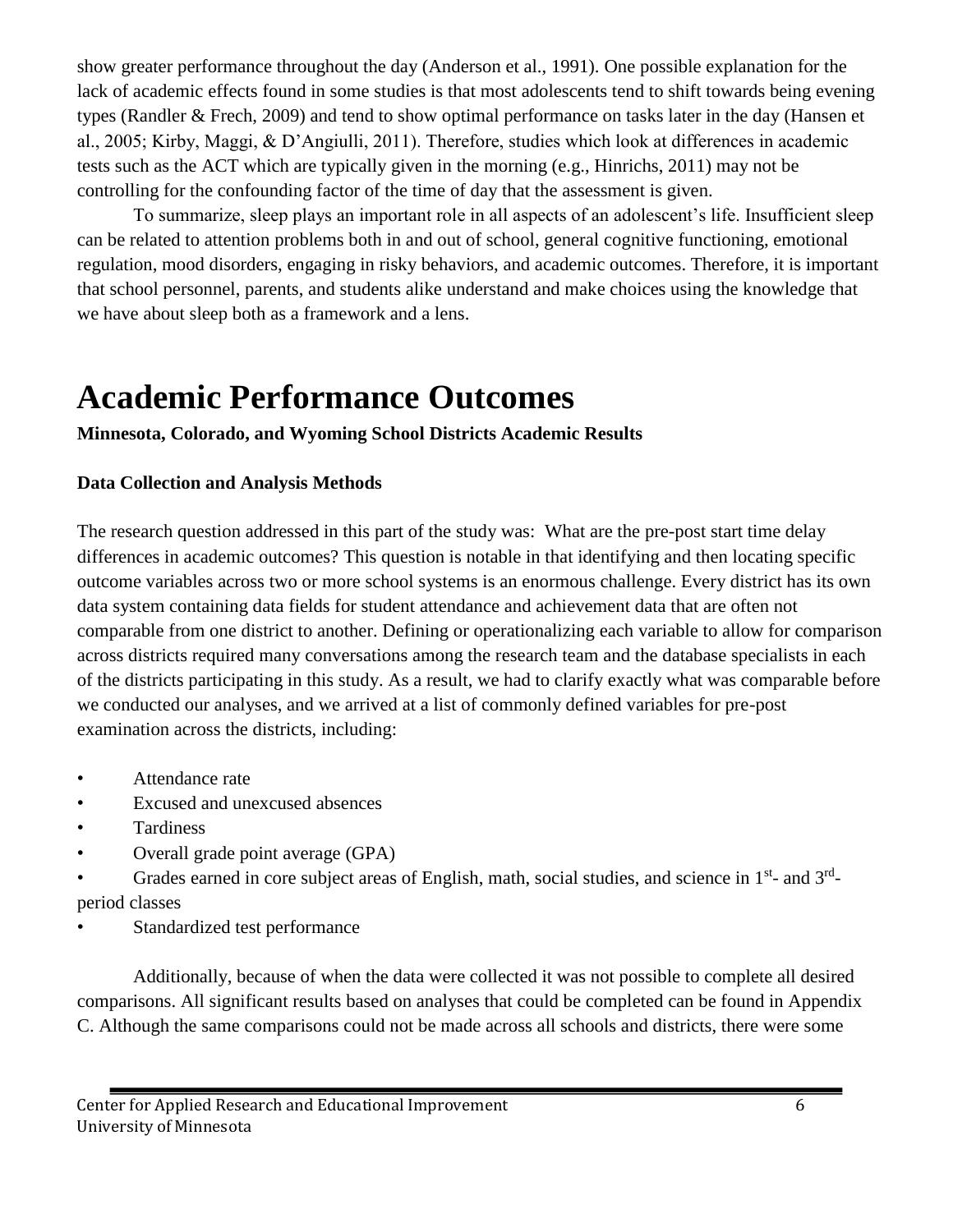general patterns noticeable in the data. Analysis was conducted for both independent groups (i.e., students grouped by grade level) and dependent groups (i.e., comparing the same students from year to year).

#### **Attendance and Tardies**

Although results regarding attendance rate changes were not consistent across schools or even within schools, most schools and districts saw a significant decrease in tardiness overall for students (Table 36). In addition, schools that had greater delays in school start times also tended to see the greatest decreases in tardiness.

#### **Excused and Unexcused Absences**

Comparisons of excused and unexcused absences were also conducted in schools and districts where possible. Analyses of absences categorized as excused and unexcused could only be carried out on data from two of the five school districts, Mahtomedi and Jackson Hole. For these two districts, the pre-post difference in excused absences was statistically significant for the across-grades comparisons, as well as for the sub-group comparison for  $12<sup>th</sup>$  graders. Both outcomes were decreases. The pre-post difference in unexcused absences for Jackson Hole students was statistically significantly and the direction of the difference indicated an increase in unexcused absences. Details regarding these results are provided in Appendices E and H.

#### **GPA**

Statistical comparisons were carried out on quarter, semester, or year GPAs, depending on the GPA data provided by the districts. Most districts were able to provide GPA data for core courses offered in 1st and 3<sup>rd</sup> periods, but not for overall GPAs. A core course was defined as as a course in mathematics, science, social studies, or English. General results of the core course GPA analyses reveals statistically significant increases in GPA for all students in five of the six high schools/districts being examined.

#### **Performance on Standardized Tests**

It was not possible to compare pre-post standardized test performance in all subject areas due to changes in the tests that were administered or changes in the scoring scales. The subject area results summarized in Table 38 may be either for state-wide achievement tests or for the PLAN. No consistent patterns emerged in the analyses that were carried out. With respect to subject areas, three results were statistically significant; one result was an increase and two were decreases. Two of the five districts/schools saw a significant increase in their overall performance on national standardized achievement tests.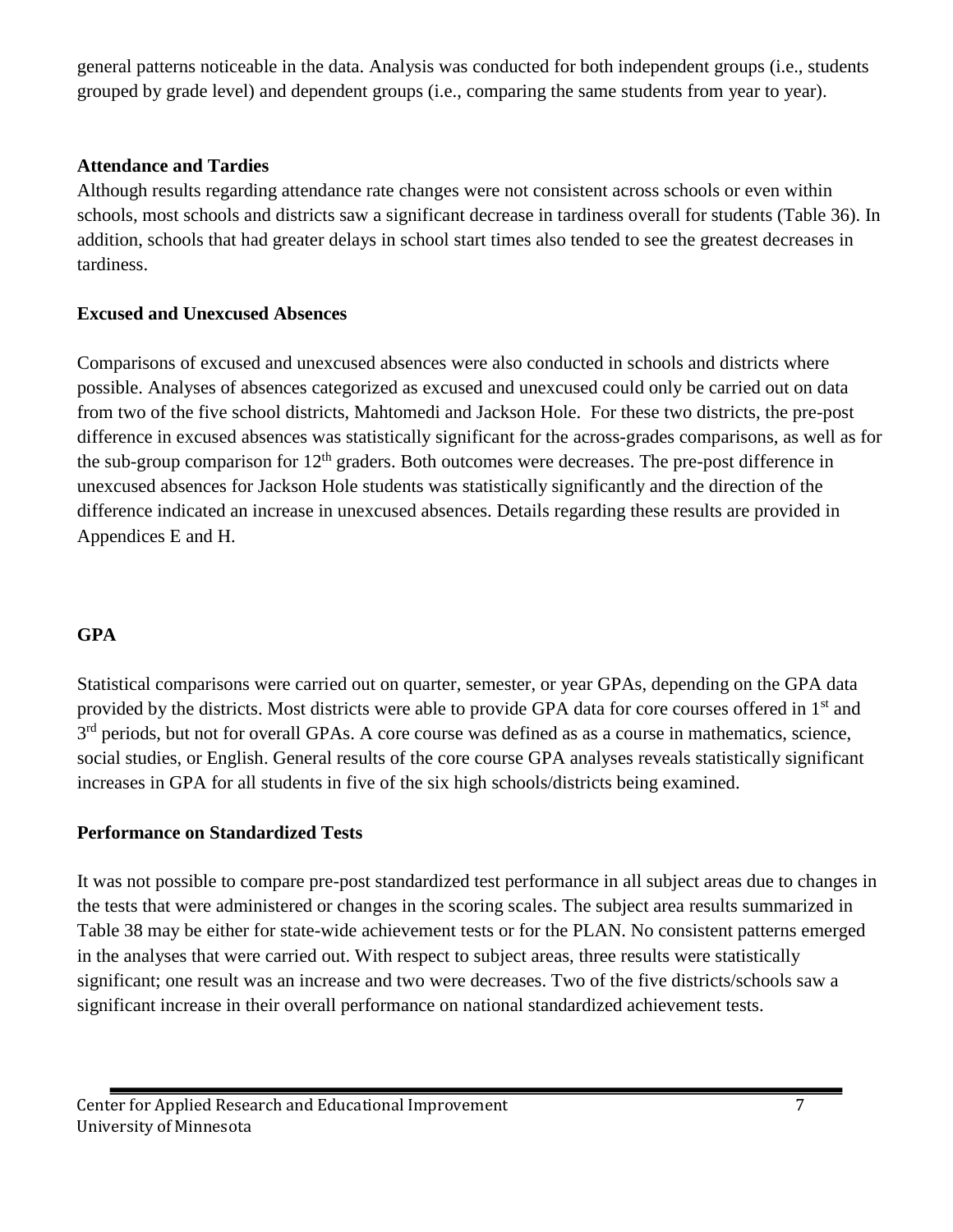# **Vehicle Crashes During School Year Involving 16 to 18 Year Old Drivers**

### **Minnesota**

The vehicle crash data were provided by the Minnesota Department of Transportation's Office of Traffic, Safety and Technology. The data source for Minnesota is the Transportation Information System (TIS). We requested crash data for 16-18 year old drivers for the school year months of September through May for the school year before the start time delay and the school year after the start time delay. To ensure that the majority of drivers were enrolled in the schools of interest, we requested data for crashes occurring within the city limits of Cottage Grove, Woodbury, St. Louis Park, and Mahtomedi.

Thirteen codes were utilized for the physical condition of the driver. We selected three of these codes for our analyses: "Normal-No drugs or drinking," "Under the influence," and "Asleep." Thirty-five codes were used for contributing factors, 15 of which were related to driver behavior. We selected five of the driver behavior codes for our analyses: "Failure to yield right of way," "Over-correcting," "Driver inattention or distraction," "Driver inexperience," and "Driver on car phone, CB, or two-way radio." Because the code for "Driver on car phone, CB, or two-way radio" did not appear in any of the crash records, it was not included in the summary tables.

# **Wyoming**

The vehicle crash data were provided by the Wyoming Department of Transportation. We requested crash data for 16-18 year old drivers for the school year months of September through May for the school year before the start time delay and the school year after the start time delay. To ensure that the majority of drivers were enrolled in the schools of interest, we requested data for crashes only occurring within Teton County.

Analysis categories utilized by Wyoming were modified to be as similar as possible to those utilized in the analyses of the Minnesota crash data. For example, if the reason for the accident indicated sleeping, the driver would have been categorized as "Asleep." However, no 16 to 18 year olds had this listed as reason for the accident. Drivers who were reported as running a red light or failing to yield the right of way were counted as failure to yield right of way. Drivers who were driving too fast for conditions were counted as driver inexperience. Drivers that were following too close were counted as driver inattention or distraction.

# **Discussion of Car Crash Results**

In two of the four communities for which we had crash data and which had instituted a later start time for their high schools, the rate of car crashes for high school age drivers dropped by 65-70%. Another district saw a slight decrease of 6%, and the fourth experienced an increase of 9%. The district with the increase, St. Louis Park, is a first-ring suburb of Minneapolis. St. Louis Park contains many major highway routes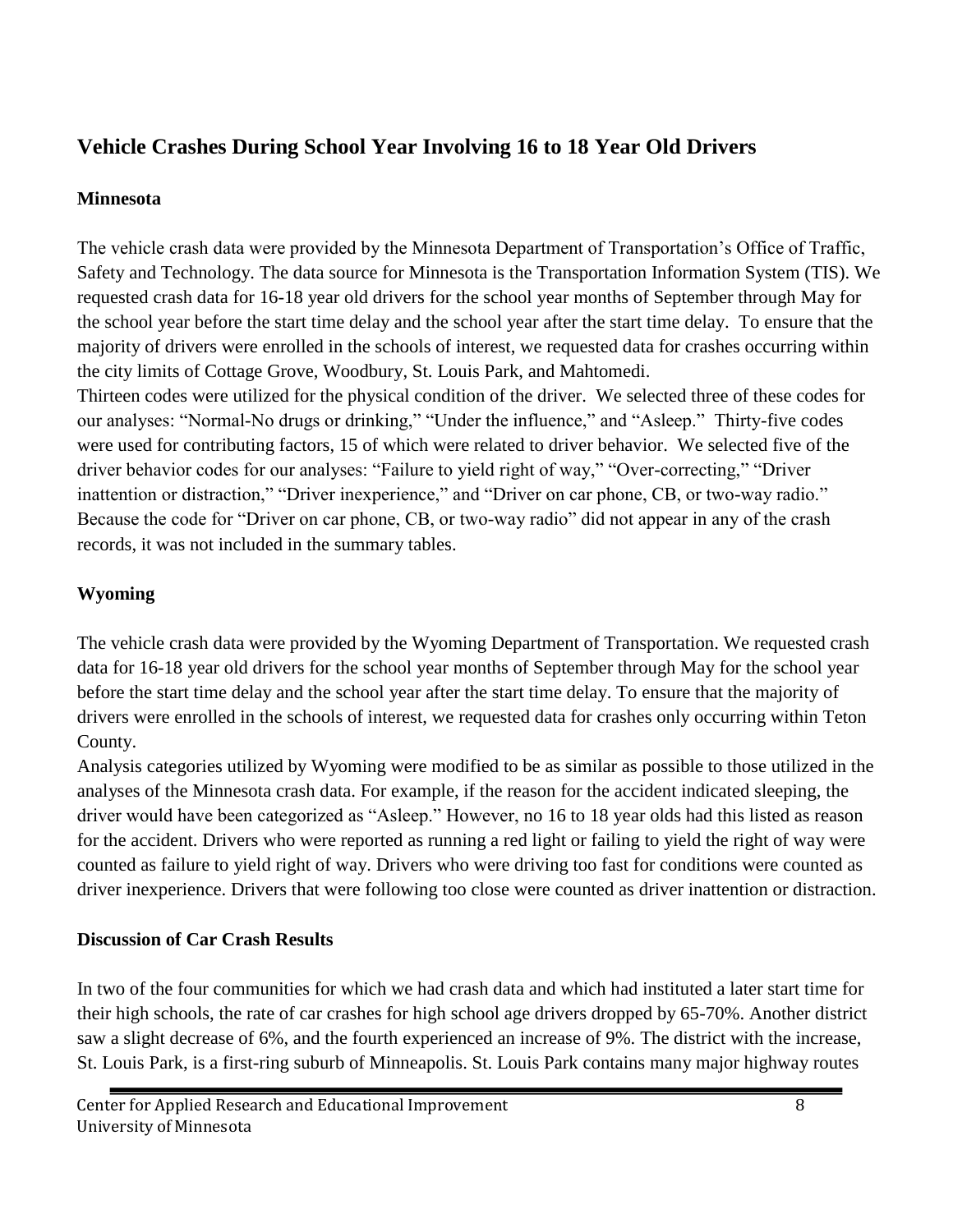between the city of Minneapolis and other neighboring second- and third-ring suburbs. This may be a contributing factor in the increase in crash rates there, as those crashes may involve teens who attend local high schools in other nearby districts with earlier start times. The data that were provided did not enable us to identify which high schools the teens involved in crashes were attending.

Cottage Grove and Woodbury are communities that are considered second- or third-ring suburbs and are significantly distant from the central cities of Minneapolis and St. Paul. In addition, Cottage Grove and Woodbury are both experiencing high growth rates. They have combined into one school district called South Washington County. Their crash rate decreased by 6%. Mahtomedi is the other Minnesota school district, a second-ring suburb, and their crash rate dropped by 65%.

We believe that the crash data also need to be viewed within additional geographic lenses. For example, the geographic sizes of Cottage Grove and Woodbury, together as one school district, are 73 square miles in size, and are 6 to 12 times larger than either St. Louis Park (10.8 sq. mi) or Mahtomedi (5.5 sq. mi), and thus the driving distances are greater. Prior research has shown that the longer the distances for driving, the greater the problem with drowsy driving (Maclean et al., 2003).

The Teton County (Wyoming) School District had the latest school start time of the four districts involved in this portion of the research study and had a substantial reduction in car crashes during the school year after the later start time was initiated. The number dropped from 23 to 7 for drivers 16 to 18 years of age, which is a crash rate reduction of 70%. The fact that over 66% of Jackson Hole High School students now obtain more than 8 hours of sleep each school night may be the reason for the significant drop.

Finally, police officers on the scene of any crash make certain subjective assessments of contributing factors, the subjectivity of which makes an initial comparison of causal factors somewhat speculative. However, the time of day is factual information, and it can be seen that crashes during the school year with the earlier start for the high school were three times more likely to happen in the time period between end of the school day and bedtime. After the later start time change, not only were there fewer crashes, but the proportion of crashes happening before school versus after school was about evenly split. Also, the factor of having greater driving distances for the Jackson Hole area, which is over 500 square miles, and which has the largest geographic size of all districts studied, makes the reduction of crashes by 70% all the more remarkable, given what was noted above about the link between drowsy driving and longer distances. Finally, with Jackson Hole High School being the only major high school in Teton County, this allows for greater confidence that the drop in the crash rate is not influenced by other changes in other high schools nearby, since theirs is the only high school in the area.